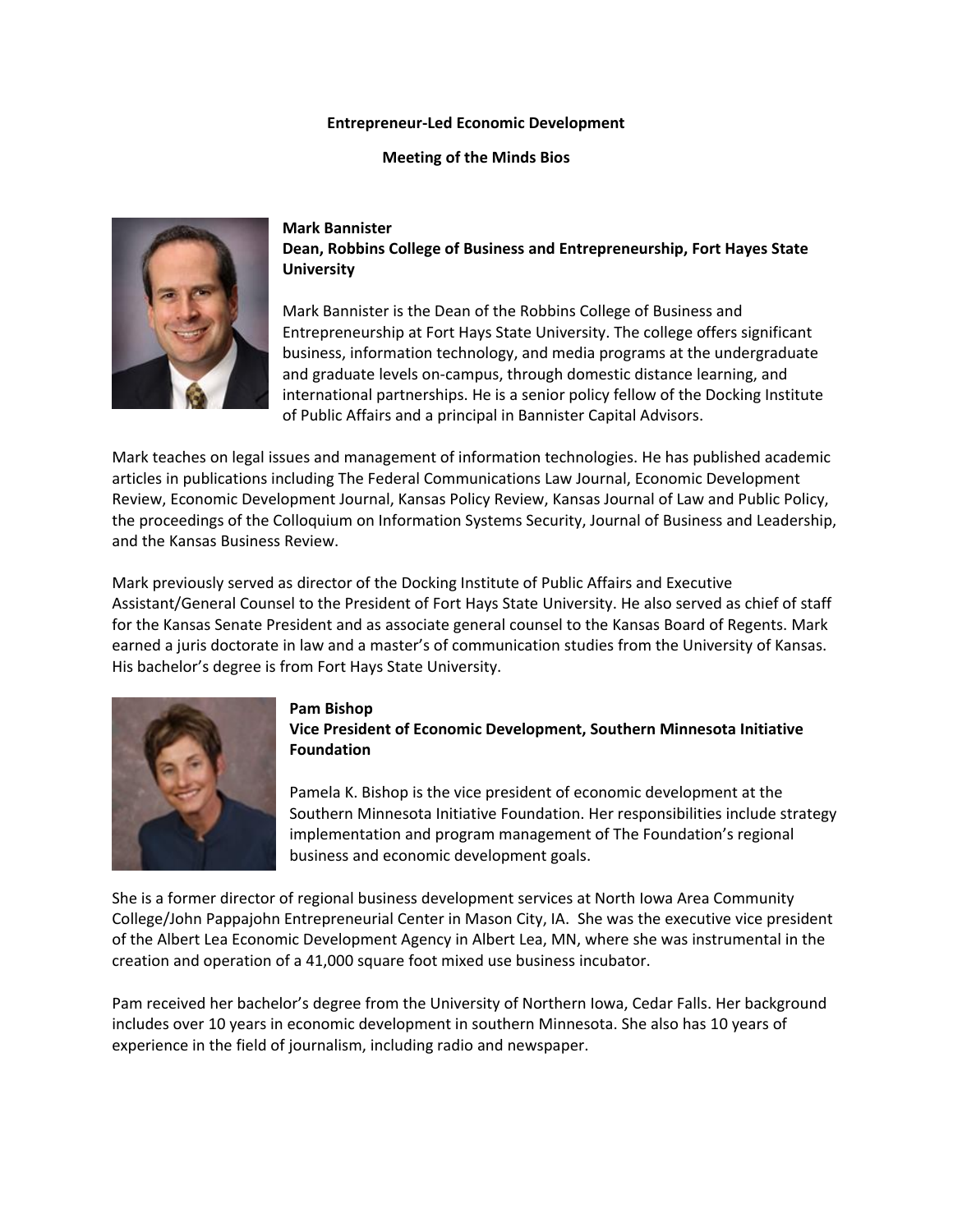# **Patricia (Trish) Brasted President and CEO, Wichita Technology Corporation**



Trish Brasted, entrepreneur, active angel investor and CEO/president of Wichita Technology Corporation, is the managing member of Wichita Technology Ventures, (WTV), an early-stage technology fund, and the managing member of the Midwest Venture Alliance, a Kansas based angel group all of which serve high-growth entrepreneurs in the region.

Trish has a long history in finance and entrepreneurship and understands the risks entrepreneurs face, the courage it takes to start a new venture and the

process of growing a successful organization. Under her leadership, the WTC team has assisted hundreds of entrepreneurs, invested seed capital dollars in more than 75 technology companies, representing 100 patented technologies in diverse technology areas such as advanced materials, manufacturing technology, biotech, broadband and telecommunications, proprietary engineering services, consumer products, information technology, and software solutions.

Trish is a CPA, earned her bachelor's degree from Wichita State University, and her master's from Baker University. She is a frequent speaker on accessing venture capital and angel investing and serves on the boards of several private technology companies.



# **Peter Creticos**

# **Institute for Work and the Economy**

In addition to being the president and executive director of the Institute, Peter Creticos is a research fellow at the Chaddick Institute for Metropolitan Development at DePaul University in Chicago. He recently finished a four-year appointment as visiting fellow at the Institute for Latino Studies at the University of Notre Dame. He is a adjunct faculty member at the Illinois Institute of Technology Stuart School of Business, and in the Department of

Political Science and Public Administration at Roosevelt University.

Prior to establishing the Institute in 2000, Peter served as the vice president for the Midwest Regional Office in Chicago, Illinois, of the National Alliance of Business. Previously he served as assistant to the president at the Illinois State Chamber of Commerce and president of the for-profit subsidiary, Center for Business Management. He also has served as lead staff on economic and workforce development for the Illinois State Senate President, as an independent consultant and researcher on economic and workforce development issues, and as a field representative at the Council of State Governments.

Peter earned his Ph.D. at the Graduate School at Northwestern University. He also has a master of management at Northwestern's Kellogg Graduate School of Management, a master of arts in political science from the University of Missouri at St. Louis and a bachelor of arts in philosophy from Washington University in St. Louis.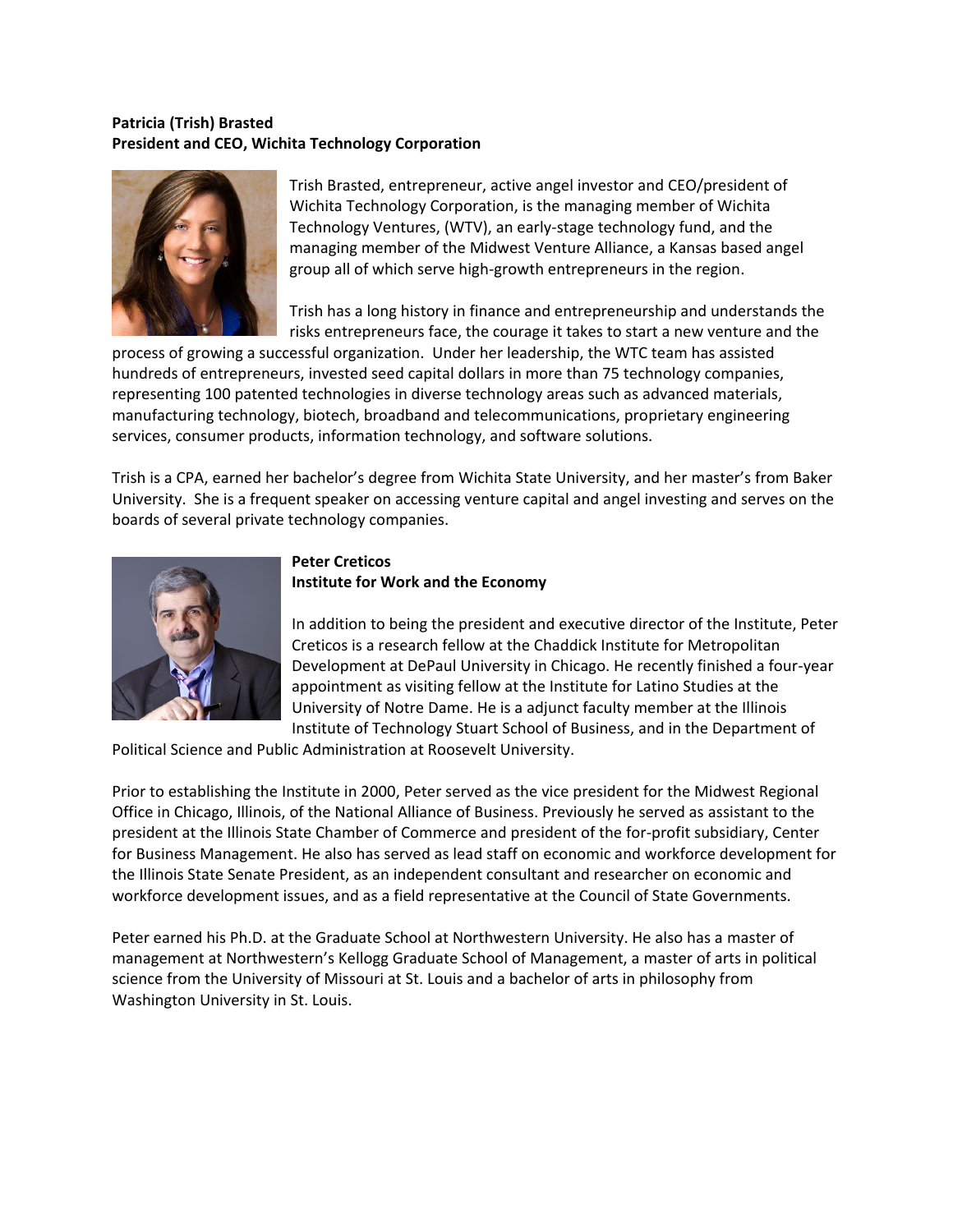

# **Jeff Finkle President/CEO, International Economic Development Council**

As president and CEO of the International Economic Development Council (IEDC), Jeff Finkle is a recognized leader and authority on economic development. With the formation of IEDC in 2001 following the merger of the Council for Urban Economic Development (CUED) - where he was president for 15 years - and the American Economic Development Council (AEDC), Jeff set the

course for a more effective and influential organization. Today IEDC is the world's largest economic development membership organization and is a \$5 million annual operation that is renowned for its leadership in professionalizing and diversifying the field of economic development.

Jeff previously served as deputy assistant secretary in the U.S. Department of Housing and Urban Development, and has received numerous awards for his commitment to making sustainable economic development a priority in communities of all sizes. In 2005, Jeff organized 250 economic development volunteers to work in Gulf Coast communities endeavoring to recover from Hurricane Katrina. In 1989, he also founded the Bollinger Foundation, a non-profit organization that provides financial assistance to children who have lost a parent who worked in the field of economic development.

A frequent lecturer and prolific author, Jeff has appeared on CBS Sunday Morning, Fox television and the Journal Report on PBS. He earned a bachelor of science degree in communications in 1976 from Ohio University in Athens and pursued graduate studies in business administration at Ohio State University.



### **Chris Gibbons Economic Gardening**

Christian Gibbons is the founder of the National Center for Economic Gardening. For 25 years, he served as the director of business/industry affairs in Littleton, Colorado and is co-inventor (along with city manager Jim Woods) of "Economic Gardening," an entrepreneurial approach to economic development. From the period 1990 to 2010 the number of jobs in Littleton

doubled from 15,000 to 30,000 and sales tax revenues more than tripled from \$6 to \$21 million. The City did not recruit one industry during this period, nor did it offer one cent in incentives or tax rebates.

Chris received a master's degree in regional and city planning from the University of Oklahoma in 1973 and worked for the City of Oklahoma City and San Bernardino County, California before establishing his own consulting firm in 1977. From 1977 to 1987 he consulted on a variety of community and economic development projects in Colorado, Wyoming and California.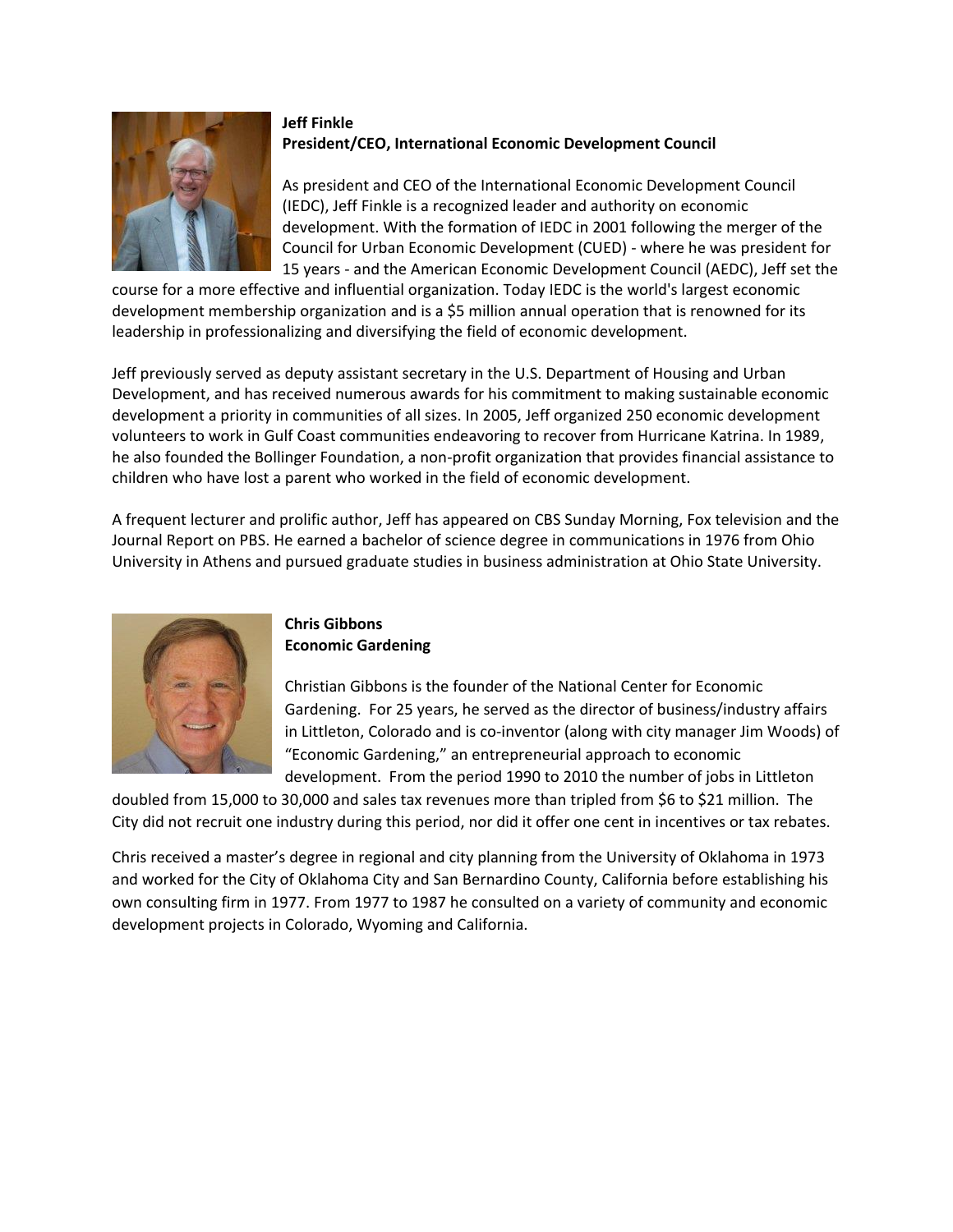

### **Dell Gines Senior Community Development Advisor – Federal Reserve Bank of Kansas City**

Dell has a deep passion for helping leaders in disadvantaged and economically challenged communities understand how they can grow and thrive through innovative economic development strategies. His primary responsibility is to support the Federal Reserve Bank's small business and economic development initiatives across the seven states within the Federal Reserve Bank's region. Dell is a Certified Economic Developer (CEcD) who focuses on entrepreneurship-led

economic development in urban and rural communities.

Through his work at the Federal Reserve Bank, Dell has created numerous programs including: the creation of the Grow Your Own Guide to Entrepreneurship Based Development, the regional microfinance alternative lender database and Small Biz Day programs across the region, which has connected more than 600 entrepreneurs to local small business resource providers.



## **Kate Pope Hodel Special Projects, KCSourceLink**

Kate Hodel works on projects for a variety of clients at SourceLink, including research projects around job creation and capital access. Kate also coordinates investor/entrepreneur connection events and education for KCSourceLink.

Kate has had a front row seat for the entrepreneurial revolution, joining the Ewing Marion Kauffman Foundation in 1991 when it was just beginning its involvement in entrepreneurship. She directed the Kauffman Foundation's efforts to develop a national reputation around entrepreneurship, working with organizations such as National Public Radio, the national Entrepreneur of the Year awards and the international board for Young Entrepreneurs Organization.

Pursuing her passion for community entrepreneurship, Kate was the original program officer for the KCSourceLink founding grant. She went on to work for KCSourceLink and SourceLink as a consultant and staff, helping build networks across the state of Missouri and in select communities nationwide. Kate chairs the board for NetWork Kansas, a.SourceLink affiliate, and serves on the Startup Kansas Loan and Capital Multiplier Venture Fund committees. She holds a bachelor of journalism degree from the University of Missouri-Columbia and an MBA from Rockhurst University.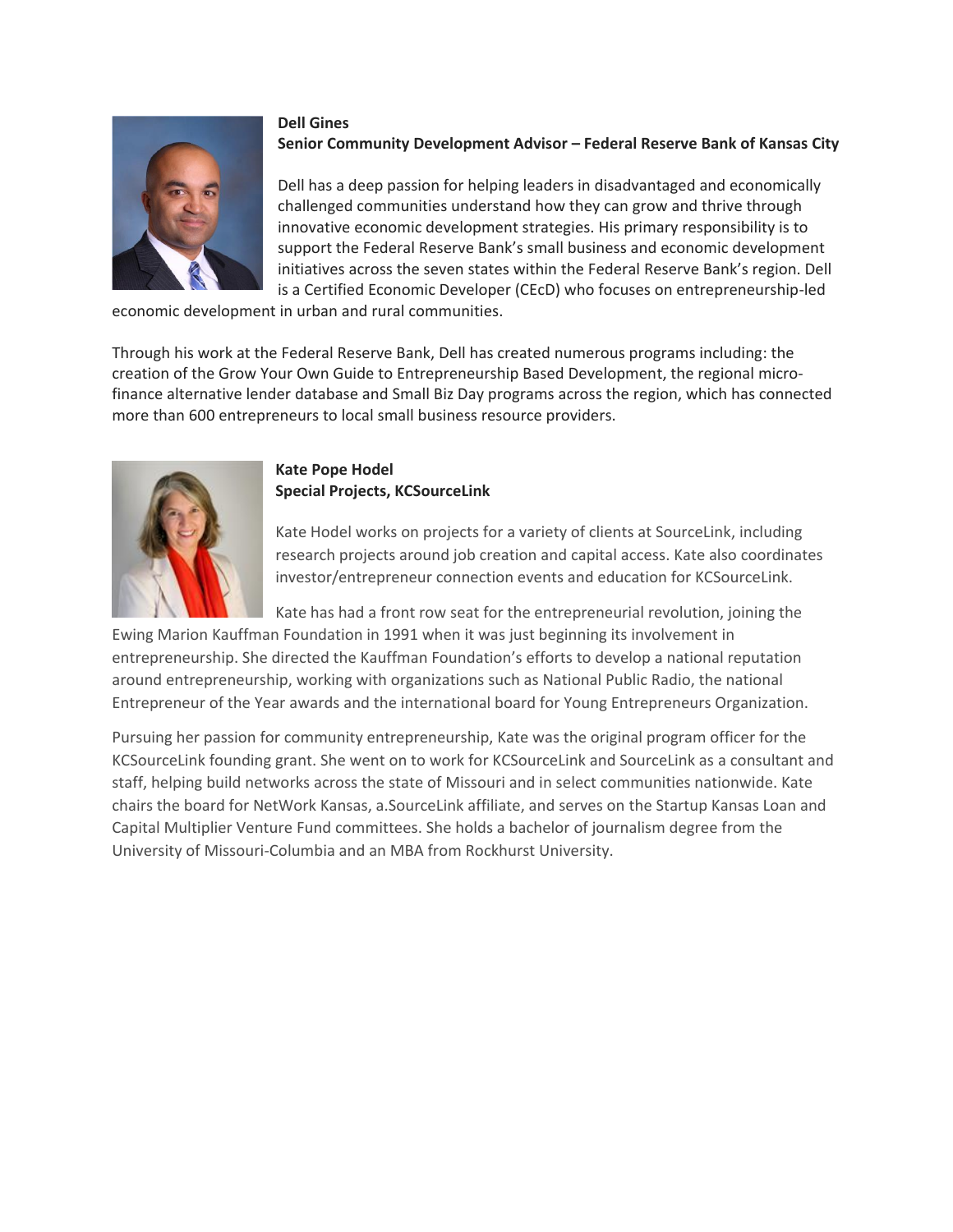

# **Victor Hwang Vice President of Entrepreneurship, Kauffman Foundation**

Victor W. Hwang is vice president of entrepreneurship at the Kauffman Foundation, the world's leading foundation for entrepreneurs. The Foundation supports entrepreneurs starting and building businesses, leaders seeking guidance in the innovation economy, and cities and communities growing competitive jobs through sustained business creation.

Prior to joining the Kauffman Foundation, Hwang was co-founder and CEO of Liquidity, a Silicon Valley venture-backed nanotech firm that makes filters for safe drinking water. He was CEO and co-founder of T2 Venture Creation and was executive director of the Global Innovation Summit, a conference focused on building innovative ecosystems with delegates from over 50 nations. He is past president of Larta Institute, an organization that commercializes technology from key government agencies, such as the National Science Foundation and the National Institutes of Health. He was chief strategy officer of Veatros, a video startup where he led the company's acquisition by DivX. He practiced corporate and technology law with the firms of Mayer, Brown & Platt and Irell & Manella.

Hwang is an alum of the Kauffman Fellows, a leadership society for venture investors. He is co-author of the book *The Rainforest: The Secret to Building the Next Silicon Valley*, which explains how companies, communities and countries can foster systemic innovation at large scale. He has been a contributing columnist to Forbes, The Wall Street Journal, TechCrunch, and Entrepreneur.

Hwang serves on the board of Silicon Valley Forum, the largest and oldest not-for-profit organization in Silicon Valley. He was appointed to the California Blue Ribbon Task Force on Nanotechnology, and was awarded a Marshall Memorial Fellowship, a program for emerging trans-Atlantic leaders. Hwang is a graduate of Harvard University and the University of Chicago Law School.



## **Norris Krueger Founder, Entrepreneurship Northwest**

Norris Krueger is a recovering tech entrepreneur, research PhD in entrepreneurship ("how do expert entrepreneurs think?" and with growing interest in ecosystems) turned impoverished economic developer/entrepreneurial champion. Norris is often cited in the entrepreneurship research field, and is deeply engaged in his own local ecosystem.

Norris speaks all over the world but enjoys most the opportunities to work collaboratively with on-theground entrepreneurs in places like Cairo, Auckland... and Boise. Norris has both participated and been heavily involved with a number of ecosystem initiatives spanning from the 2013 OECD conclave, to other major, well-received workshops and symposia.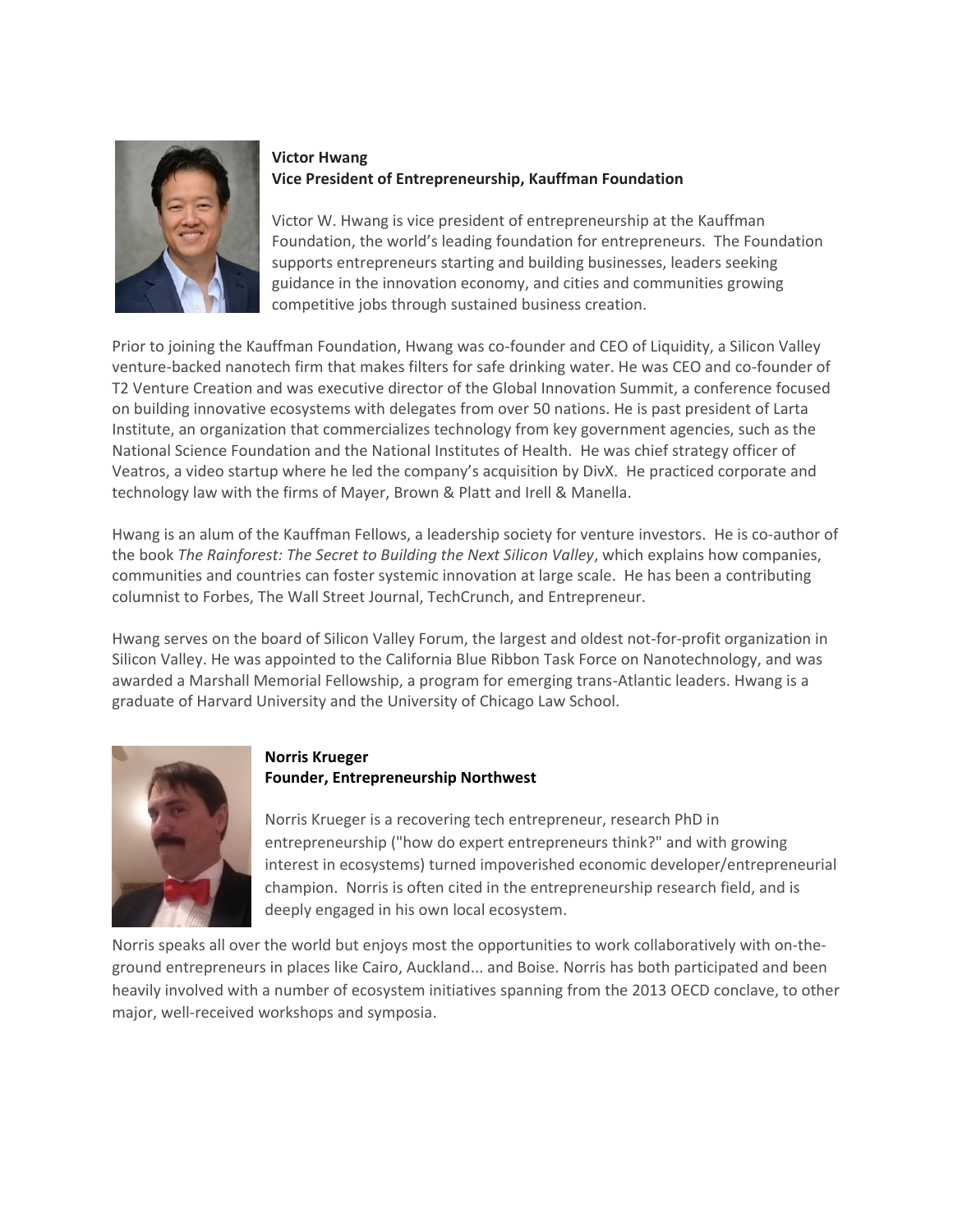

#### **Mark Lange Executive Director, Business and Entrepreneurship Division, University of Wisconsin-Madison, YourEconomy**

Mark Lange has been the executive director of the Division for Business & Entrepreneurship since 2013. He provides vision and leadership for five program units that collaborate on customer-driven approaches to enhance the value of Wisconsin- one business at a time. The division serves aspiring, new and

established small businesses by connecting them to resources, information and services that improve performance and increase capabilities for success.

Mark came to UW-Extension after serving 14 years as executive director for the Edward Lowe Foundation, a nonprofit organization seeking to accelerate entrepreneurship and its impact on community and economic development. He was responsible for day-to day operations and overseeing the foundation's national advocacy for second-stage entrepreneurs, economic gardening and the development of [WWW.YOURECONOMY.ORG.](http://www.youreconomy.org/)

Mark's other previous roles include: director, Lundquist Center for Entrepreneurship at the University of Oregon; co-founder, CVT Productions, a video-production and software-distribution company; and adjunct faculty member in entrepreneurship, Mendoza College of Business at the University of Notre Dame. Mark earned a bachelor of science in finance and a bachelor of arts in sales and marketing at University of Northern Colorado.



### **Penny Lewandowski Senior Advisor, External Relations, Edward Lowe Foundation**

Recruited to the foundation in 2005, Penny Lewandowski is responsible for developing a strong national presence for the foundation and for cultivating and managing relationships with the foundation's external partners in entrepreneurship and economic development. She leads efforts to set and drive

the vision for the organization's future. In addition, she is a frequent speaker and nationally recognized champion of the importance of building a strong entrepreneurial culture.

Previously, Penny led the foundation's entrepreneurship team in developing and delivering programs that help second-stage entrepreneurs. Prior to joining the foundation, she was executive director of the Greater Baltimore Technology Council and served as director of entrepreneurship and education for the Morino Institute, a nationally recognized entrepreneurship program in Reston, Va. She also directed George Mason University's Century Club, a group formed to build alliances between the university and business community.

The Kauffman Foundation, in conjunction with the Ernst & Young Entrepreneur of the Year awards, named Penny as the recipient of its prestigious "National Supporter of Entrepreneurship" award in 2003.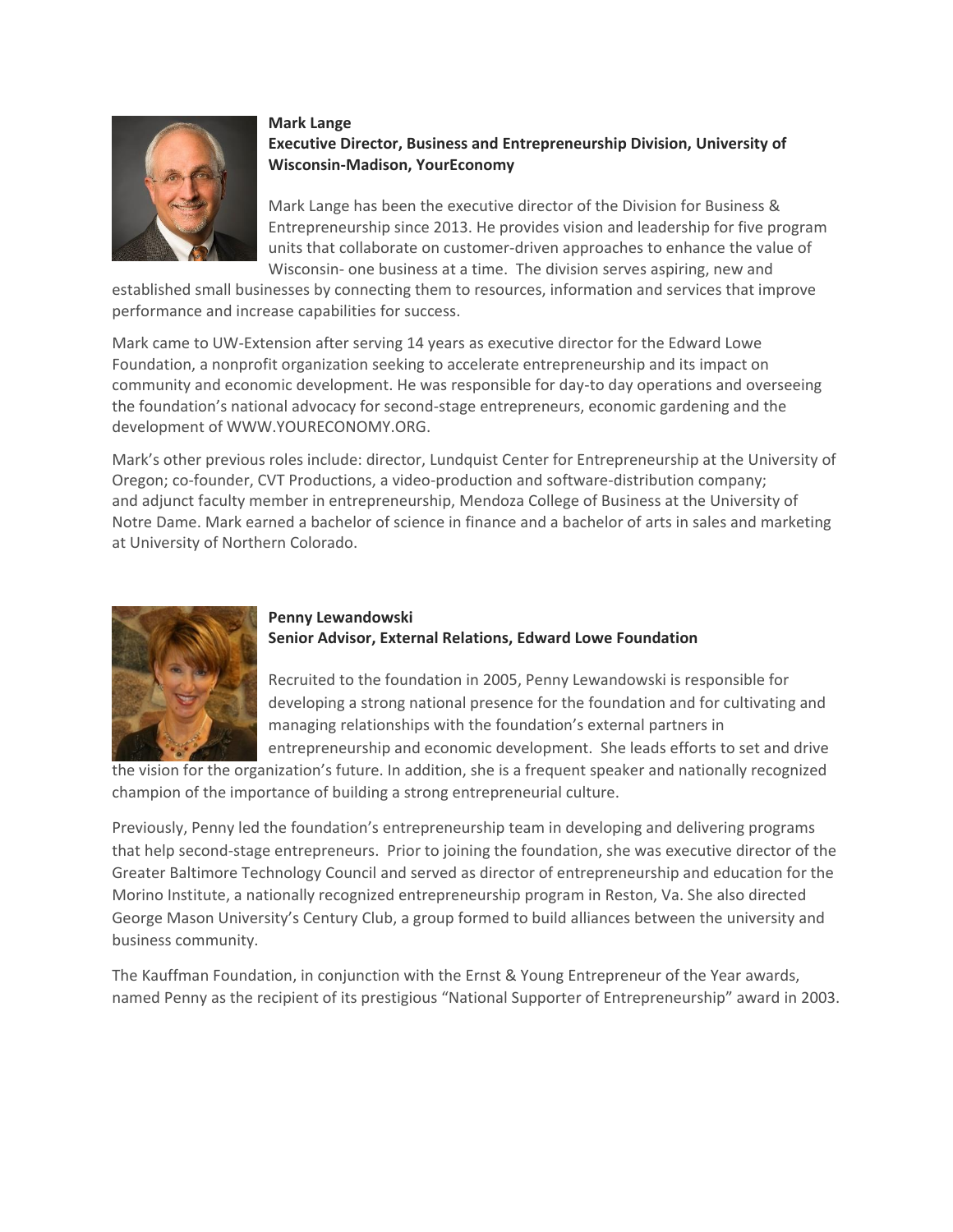

### **Don Macke Co-Founder and Director of Entrepreneurial Communities, Center for Rural Entrepreneurship**

Don Macke is co-founder and director of the [Entrepreneurial Communities](http://www.energizingentrepreneurs.org/solutions/) solution area at the Center for Rural Entrepreneurship, a national non-profit organization that helps communities leverage assets – primarily their business, social and civic entrepreneurs – for a more prosperous future. The Center's E Communities work provides community and regional leaders with the framework and tools needed to grow more effective and efficient systems of support for entrepreneurs as a way to strengthen local economies and achieve

meaningful and broadly shared development impacts. The E Communities framework has been applied with success in diverse communities and regions.

Don is also active in the Center's Community Development Philanthropy solution area, and conducted the first statewide Transfer of Wealth™ (TOW) study in Nebraska in 2002. The Center's TOW team has completed over 40 studies, covering over one-half of the counties and communities across the nation.

Don was a co-founder of the Nebraska Community Foundation and served as its first Executive Director. Don has over 40 years of experience in the field of community economic development, serving on the staff of the Nebraska Legislature, the Cabinet of the Nelson Administration in Nebraska, and working as a consultant in 45 states, Canada and the Caribbean. Don has a master of arts in regional economics and a bachelor's degree in environmental science from the University of Nebraska at Lincoln.



### **Deborah Markley**

**Co-Founder and Managing Director, Center for Rural Entrepreneurship**

Deb is co-founder and managing director of the Center for Rural Entrepreneurship, a national non-profit organization that helps communities leverage assets – primarily their business, social and civic entrepreneurs – for a more prosperous future.

Deb's role within the Center is helping communities – and the Center – measure the impact of their work and tell the story of their success. She leads the Center's empowering research efforts including practice-driven assessment

of best models for entrepreneurship development. Her research includes case studies of entrepreneurial support organizations and assessment of rural ecosystems, including capital markets. She has extensive experience conducting field-based survey research, particularly with focus groups and interviews with rural bankers, entrepreneurs, service providers, investors, small manufacturers, and others. In addition to her research efforts, Deb works as part of the Center's Community Development Philanthropy and New Generation Partnerships solution area teams.

Deb brings more than 30 years of experience in community economic development to her position. Before founding the Center, she held academic positions and operated her own consulting practice. Deb has a B.A. and M.S. in Agricultural Economies from Cornell University and a Ph.D. in Agricultural Economics from Virginia Tech.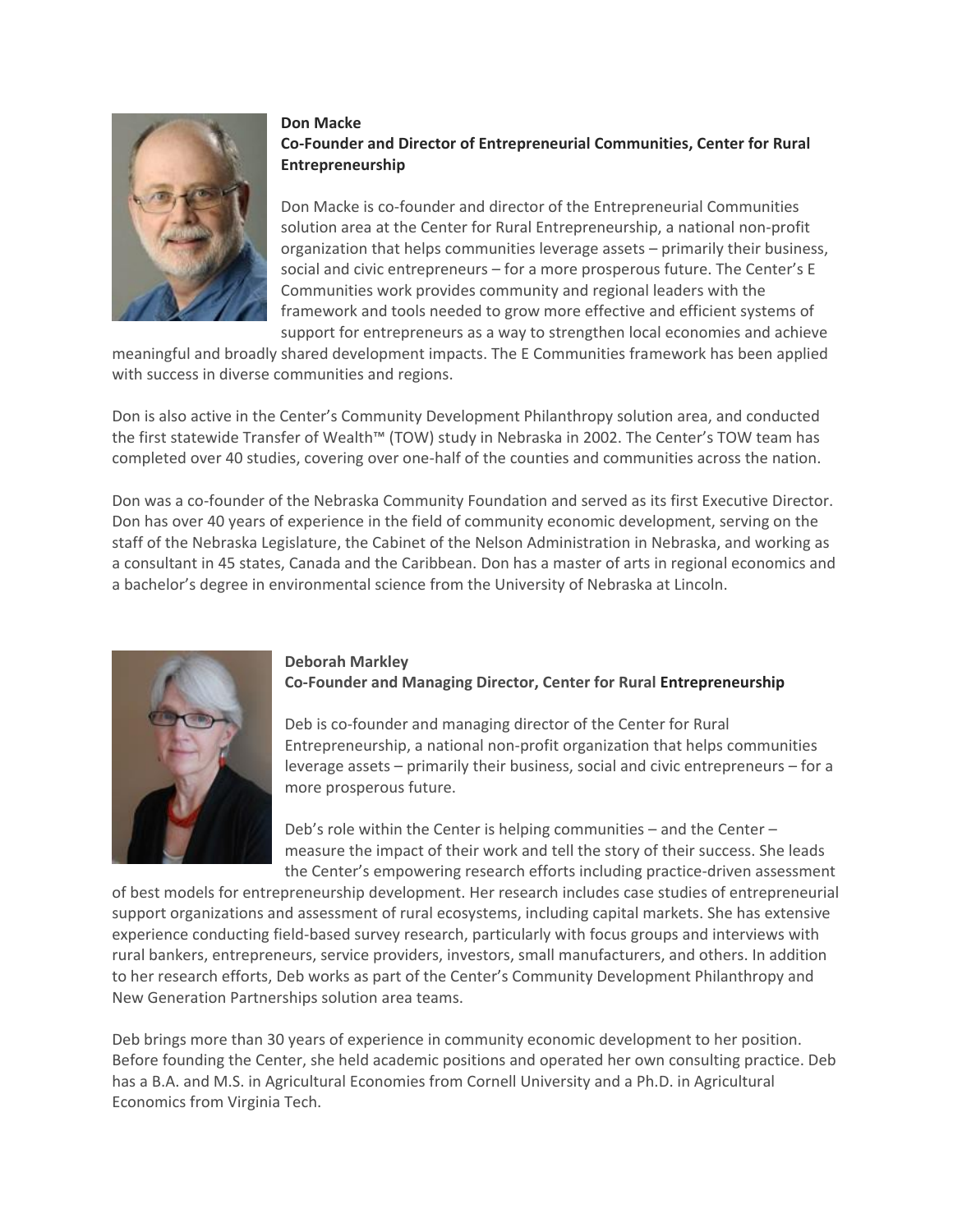

#### **Maria Meyers**

**Vice Provost for Economic Development, University of Missouri – Kansas City, Executive Director UMKC Innovation Center and Founder, SourceLink and KCSourceLink**

Maria Meyers, like the organization she leads, is entrepreneurial about supporting entrepreneurs. She has more than 20 years of experience in creating successful companies in the high technology, biotechnology, manufacturing and museum

industries—and, as founder of KCSourceLink and SourceLink, has 15 years of experience in building infrastructures that support and sustain entrepreneurial ecosystems.

As founder of KCSourceLink, Maria created a network that connects entrepreneurs with hundreds of business-building organizations throughout the Kansas City region. She later scaled that network model nationally as founder of SourceLink®, creating America's first R&D platform for economic developers and e-community champions.

Maria is frequently requested to keynote and lead discussions on topics like entrepreneurship, entrepreneurship economic development, and entrepreneurial infrastructure and ecosystem building for leading international organizations, including the Kauffman Foundation, International Economic Development Council, the International Business Innovation Association as well as regional economic development organizations, including the Federal Reserve Bank. She holds a bachelor of science in physics from Iowa State University.



### **Mark Muro Senior Fellow and Policy Director, Brookings Institution**

Mark Muro, a senior fellow and the director of policy at the Metropolitan Policy Program at Brookings, leads the program's advanced and inclusive economy activities. Mark is an expert on regional technology ecosystems and economic development and has published extensively on manufacturing, digital trends, energy issues, and regional industry clusters.

In recent years, Mark has led the development of state advanced industries strategies for Rhode Island, Tennessee's automotive industry, and Colorado's space / aerospace sector and wrote the report "Powering Advanced Industries, State by State."

Mark is an advisor to the American Lightweight Materials Manufacturing Innovation Institute and the author of numerous publications on regional technology ecosystems and economic development strategies, including "The New `Cluster Moment': How Regional Innovation Clusters Can Foster the Next Economy." He holds a bachelor's degree from Harvard College and a master's degree in American studies from the University of California, Berkeley.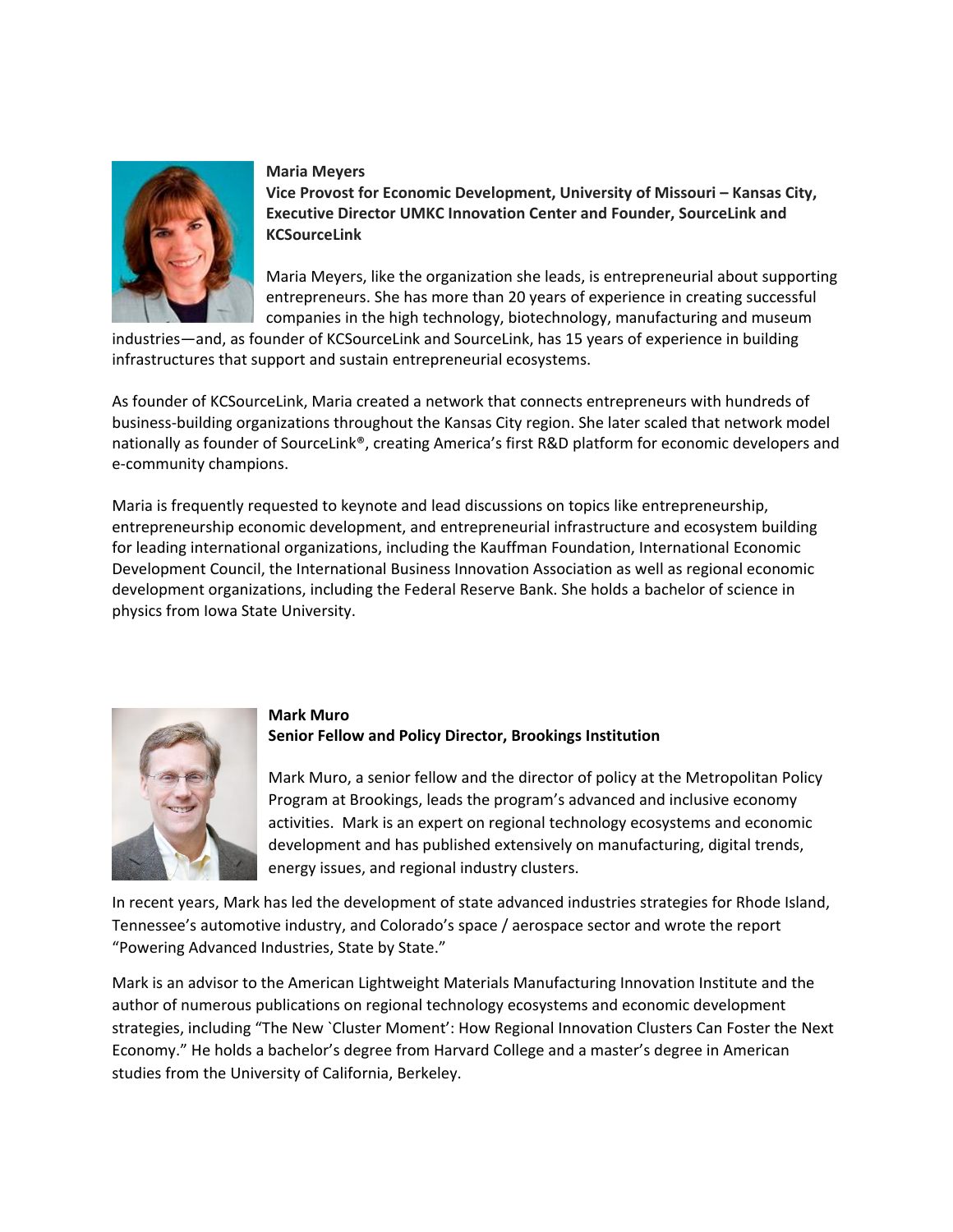

# **Erik Pages President, EntreWorks**

Erik R. Pages is the president of EntreWorks Consulting, an economic development consulting and policy development firm focused on helping communities and organizations achieve their entrepreneurial potential. EntreWorks works with a diverse base of clients including state and local governments, Chambers of

Commerce, business leaders, educational institutions, and non-profits.

Previously, Erik served as policy director for the National Commission on Entrepreneurship, and vice president for policy and programs at Business Executives for National Security. Erik held several positions in government, most recently as the first director of the Office of Economic Conversion Information at the U.S. Department of Commerce's Economic Development Administration. He has served as an official advisor to the White House Conference on Small Business. In 1998, the Rockefeller Foundation selected him as one of 24 national "Next Generation Leaders." He is a senior fellow at the Center for Regional Economic Competitiveness, the RUPRI Center for Rural Entrepreneurship, and on the Board of Directors for the International Economic Development Council and Global Entrepreneurship Week.

He received his Ph.D. from Georgetown University, where he has served as an adjunct professor. He is a graduate of Dickinson College (Phi Beta Kappa) and the University of Pittsburgh's Graduate School of Public and International Affairs.



### **Angela Pate Co-founder, Startup Quest**

Startup Quest® was launched in 2011 based on a simple observation: the recession was reducing jobs, the economy was changing, and Americans weren't ready for it. Co-founders Angela Pate and Jane Muir noticed rapidly growing businesses were struggling to find talent with the skills they needed to expand.

Meanwhile, unemployment was stubbornly stuck at all-time highs at the time, and underemployment continued to challenge their college town community. This mismatch led them to pioneer a new path, one that would better align the region's workforce with the changing business economy.

Angela is also a principal and president of Focused Management Solutions, a labor market research and workforce development consulting and management firm. She is a frequent speaker on workforce development for self-employment, entrepreneurship and the gig economy at venues such as the National Governors Association, the Federal Reserve, the World Bank, various workforce development and educational conferences. She serves on boards of various organizations, including an advisory board for the Secretary of Labor.

Angela created OwnForce.com, an online worker-centric marketplace for workers to pay and be paid online for services, further their education, access benefits and learn how to grow their consultancy or new business. She holds a degree in material science and engineering from the University of Florida.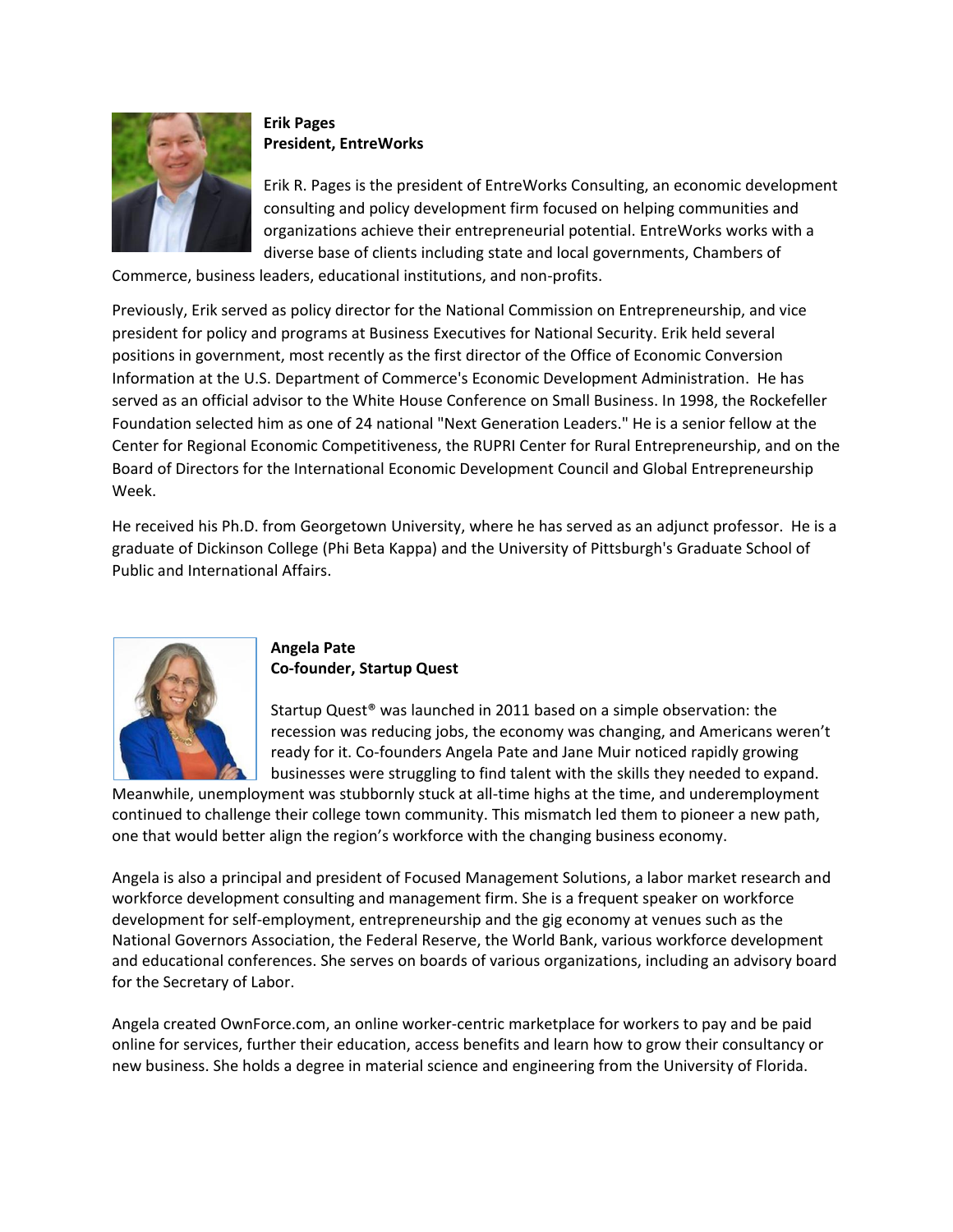

# **Erik Pedersen Vice President of Entrepreneurship, NetWork Kansas**

As the vice president of entrepreneurship for NetWork Kansas, Erik is responsible for all aspects of the Entrepreneurship (E-) Community Partnership. E-Communities use local leadership teams to direct activities designed to cultivate an entrepreneurial environment through: a) overseeing a locally controlled loan fund to assist entrepreneurs with capital, b) identifying and engaging with resources to help entrepreneurs

start or grow, and c) implementing programs and initiatives to accelerate startups, facilitate transitions and assist or accelerate existing businesses. To date, the 48 E-Communities under Erik's purview have provided over \$6.9M in matching loans and grants to over 260 businesses, creating or retaining over 630 full time and 750 part time jobs.

Erik began his career in marketing and business development for a Wichita-based technology startup company, Brite Voice Systems. He left Brite Voice to start a manufactured housing dealership with Steve Radley, president of NetWork Kansas, culminating in a successful exit to the largest manufacturer in the country, Champion Enterprises. Erik graduated from Friends University in 1988 earning his bachelor's in business administration.



### **Nick Poels**

# **President, western Kansas Rural Economic Development Alliance (wKREDA)**

Nick Poels is the executive director of Phillips County Economic Development and the current president of the western Kansas Rural Economic Development Alliance, a network of economic development professionals and resource partners across the 55 counties of western Kansas.

Nick's primary goal is to enhance the economic well-being and the quality of life across western Kansas, with emphasis in Phillips County. His approach combines aspects from his formal education in agricultural engineering, and his professional experience in both logistics and as the owner of an international design and manufacturing company based in the United Kingdom.

Nick has a passion for impactful projects that create local opportunity, leverage local talent and develop an entrepreneurial ecosystem within the area. He is also actively engaged as vice president of Phillipsburg Rotary Club; chairman of the Community Child Care development project; the USD 325 Site Council; Phillips County Encore Living committee; and the National Rural Economic Developers Association.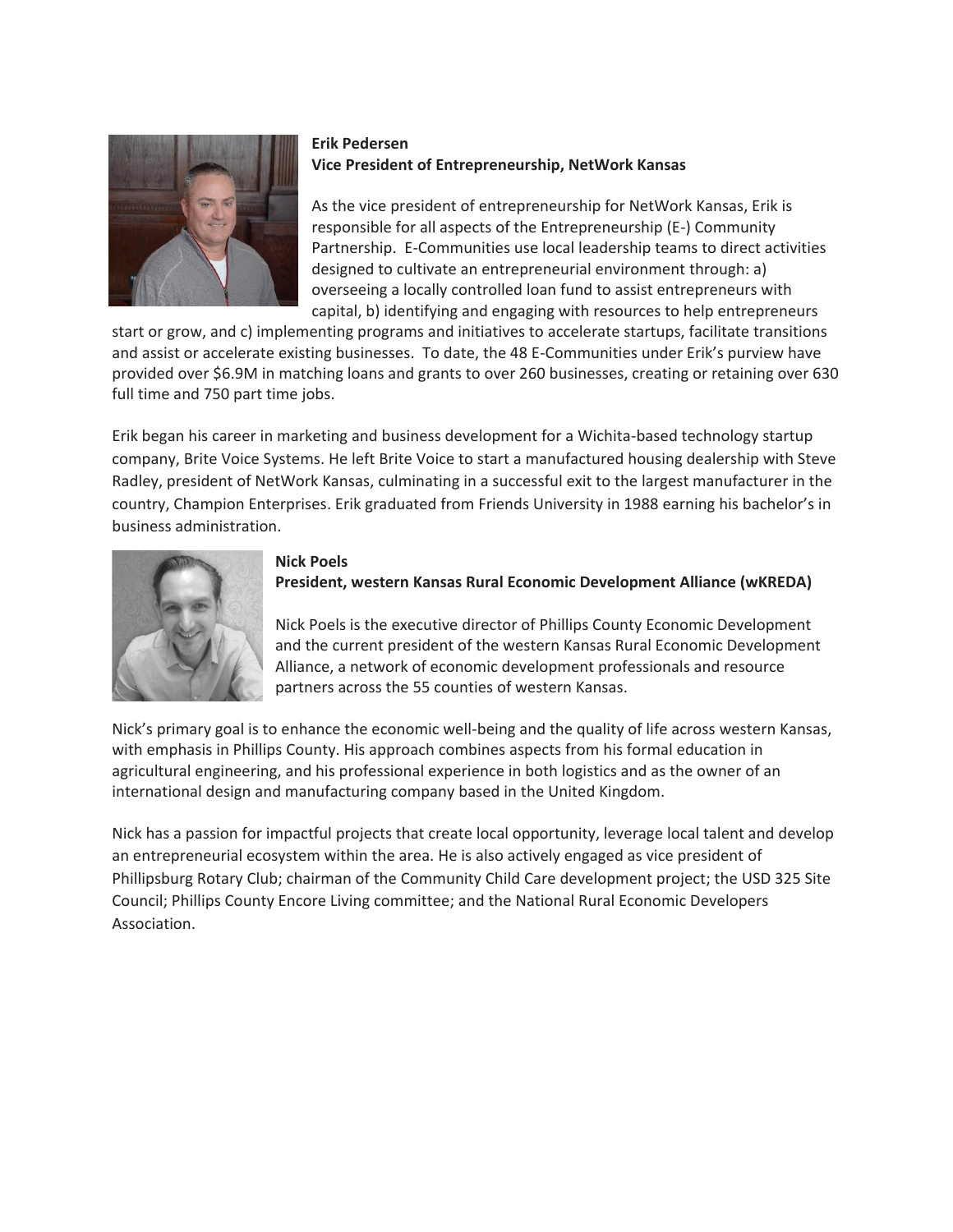

# **Matt Raker Director of Community Investments and Impact, Mountain BizWorks**

As director of community investments and impact, Matt Rakeer and his team at Mountain BizWorks help local small businesses start, grow and create jobs through loans, classes and coaching.

Previously, Matt served as the vice president of entrepreneurship at

AdvantageWest, a regional economic development partnership in western North Carolina. He worked closely with regional partners to ensure WNC was home to a thriving entrepreneurial ecosystem. Matt also headed their AdvantageGreen program, an initiative to capitalize on WNC's exceptional natural assets and the opportunity to be a leader in sustainable industries. Through AdvantageGreen, Matt worked with startups, existing industry and regional partners to advance WNC economic clusters in clean energy, green building technologies, natural products, sustainable agriculture, outdoor sports and climate science.

Matt holds degrees in economics and natural resources management from UNC Asheville.



#### **Steve Radley President and CEO, NetWork Kansas**

Steve Radley is the president and CEO of the Kansas Center for Entrepreneurship DBA NetWork Kansas. Since its launch in March of 2006, NetWork Kansas has created a network of more than 500 partners that has assisted over 11,000 entrepreneurs. NetWork Kansas also launched multiple loan programs and a

venture fund resulting in investments of more than\$22 million to 500+ businesses with total capital deployed exceeding \$274 million.

In 2007, NetWork Kansas launched the nationally recognized Entrepreneurship (E-) Community Partnership, with 48 E-Communities across Kansas. E-Communities have provided matching loans to more than 200 businesses and launched programs like the Ice House Entrepreneurship Program, Wichita State's Growing Rural Business program and the Youth Entrepreneurship Challenge. Most recently, NetWork Kansas partnered with the National Center for Economic Gardening to deliver economic gardening assistance to more than 50 growth firms across Kansas.

Steve began his career in the private sector as the 28th employee of a technology startup, Brite Voice Systems, that grew from \$6 million to more than \$175 million. Steve has co-owned two businesses including a manufactured housing dealership that sold to the largest manufacturer in the country. Steve holds a bachelor of arts in journalism and filmmaking from the University of Oklahoma, a master's in Christian ministry from Friends University and an MBA from Wichita State University.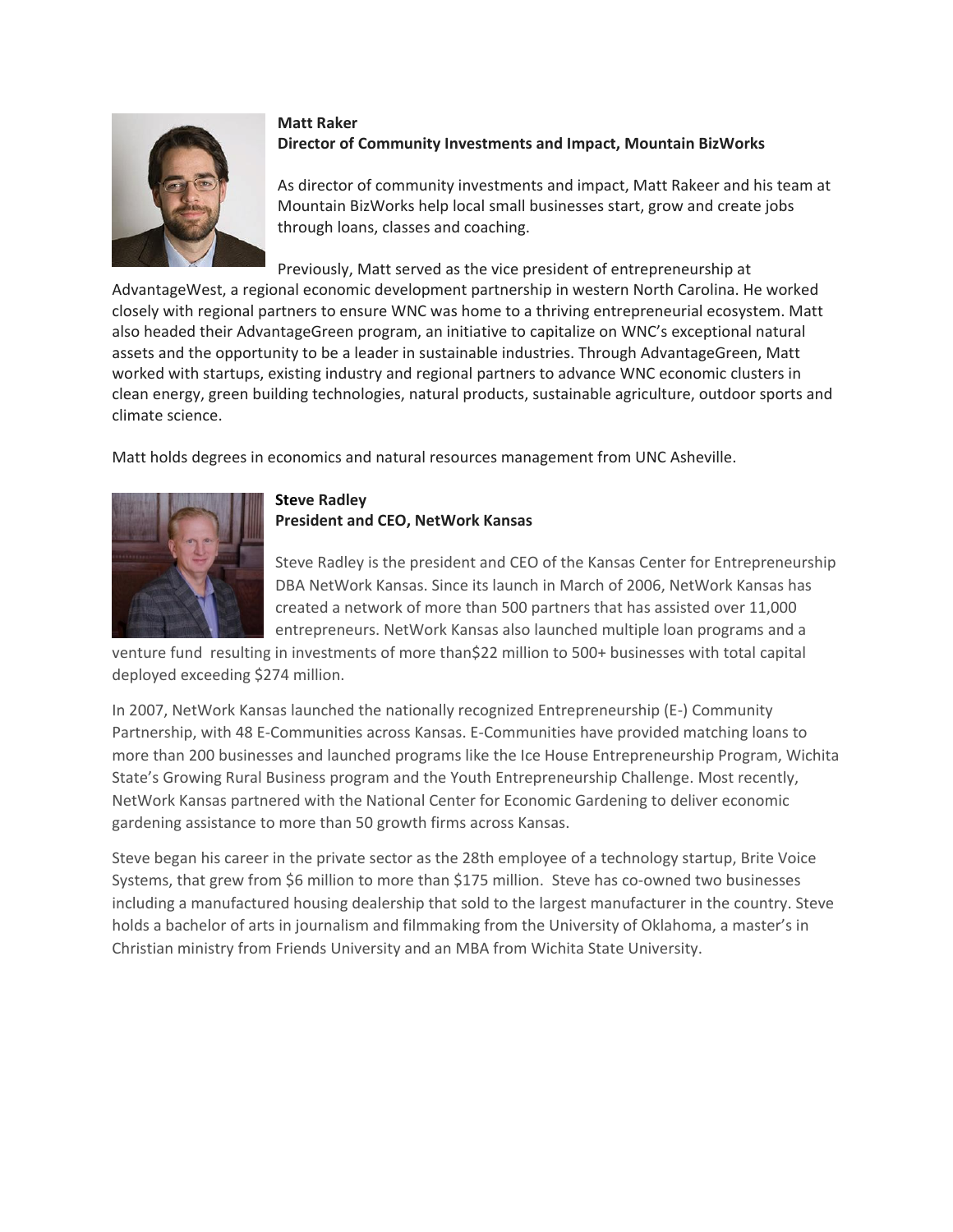

# **Rodney Sampson Partner, Inclusion + Equity, TechSquare Labs**

Rodney Sampson is a veteran technology entrepreneur (with four startups and two exits), angel investor, venture partner, and author of four books. Sampson is passionate about reducing our nation's racial wealth gap by advancing the cause of innovation, entrepreneurship and investment as a way of life for all. To advance this definitive cause, Sampson cofounded Kingonomics in 2013.

Through a series of large scale conferences, Kingonomics has quickly become the nation's leading advocacy and learning platform for innovative capital formation and wealth creation for people of color.

That same year, Sampson launched Opportunity Hub, an entrepreneurial center and pre-accelerator dedicated to increasing diversity and inclusion in the innovation, entrepreneurship and investment ecosystem. In 2015, Opportunity Hub merged with TechSquare Labs, a Google for Entrepreneurs Technology Hub that includes a technology incubator and seed fund near Georgia Tech. To date, OHUB and TechSquare Labs portfolio companies have raised over \$250 million in venture capital and created over 500 high growth jobs.

Sampson also launched CodeStart, Atlanta TechHire with They City of Atlanta; and #YesWeCode Fund, a \$100 million coding scholarship fund. Sampson holds a bachelor of science in psychology from Tulane University and an MBA from Keller Graduate School of Management.



#### **Evan Schmidt Director of Strategy and Evaluation, Valley Vision**

Evan Schmidt joined Valley Vision in 2014. As the director of strategy and evaluation, Evan works with the CEO and board of directors to determine organizational strategy and direction. This work is directly informed by performance measures and data, which Evan manages through organizational evaluation practices. She has also managed projects in the Clean Economy,

21st Century Workforce, Innovation and Entrepreneurship, and Leadership and Civic Engagement strategy areas.

Before coming to Valley Vision, she was an independent consultant and program evaluator, working on evaluation projects for nonprofits and the government across the United States. Evan specializes in qualitative evaluation methods, process management, research, and community engagement. Evan's broad professional background includes environmental sustainability, public health, youth engagement, education, community development, women's advocacy, and workforce development.

She is active in a number of organizations: Natural Resources Commission, City of Davis; California Stewardship Network; Capital Public Radio Affordable Housing Advisory Committee; Biomass Technical Advisory Committee; Davis Area Cooperative Housing Association; City of Davis Community Mediation Services; and Yolo Conflict Resolution Center. Evan holds dual master's degrees in community development and geography.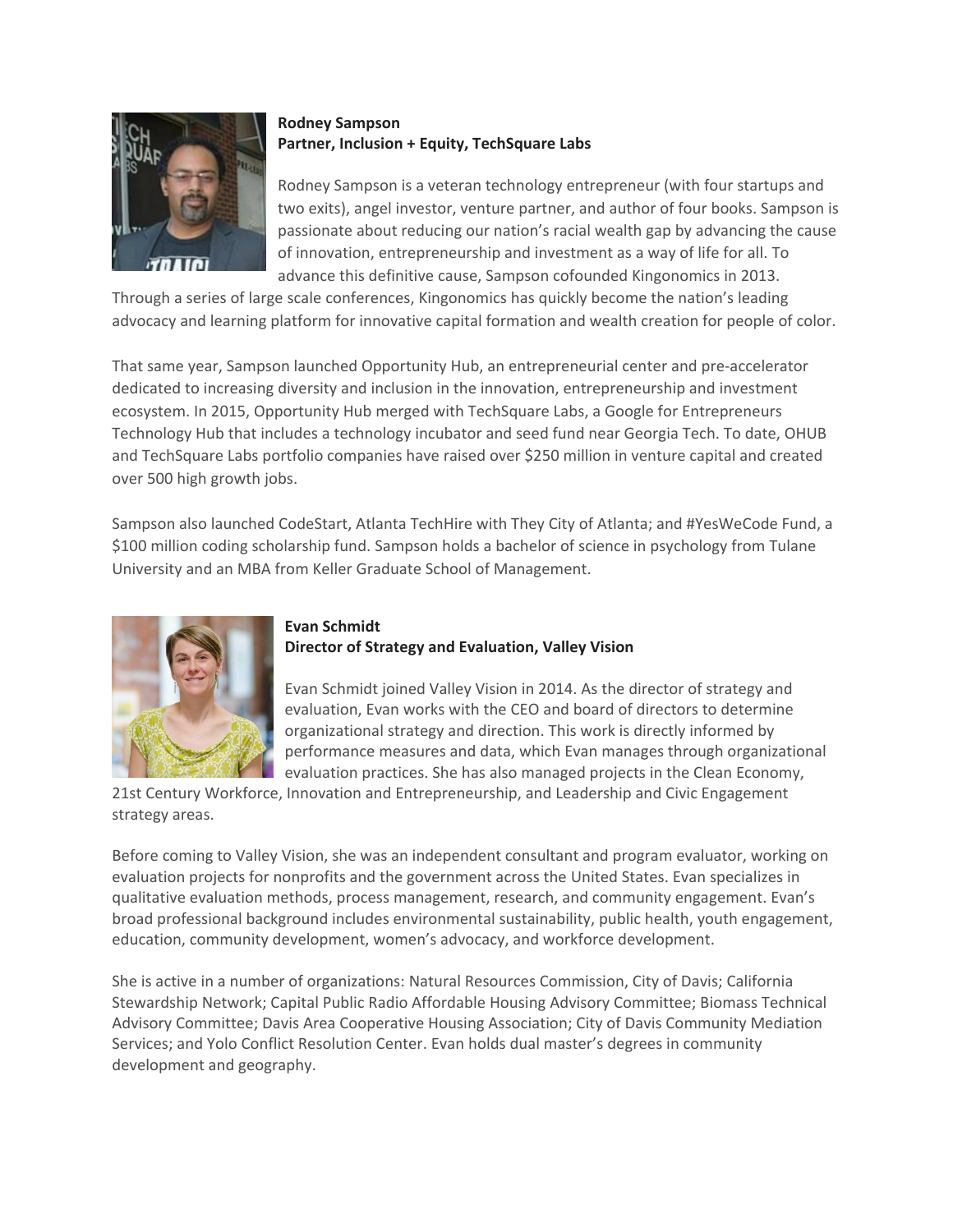

### **Bruce Seifer Adjunct Faculty, Sustainable Entrepreneurship MBA at University of Vermont**

Bruce Seifer was the longest serving economic development public official in the state of Vermont. He began working for the City of Burlington's Community and Economic Development Office (CEDO) at the office's inception in 1983 when it was created by Mayor Bernie Sanders. He led the City of Burlington's Economic Development efforts since 1985.

Bruce has provided direct technical assistance to more than 4,000 businesses, ranging from home-based businesses to companies with 500 employees; managed a revolving loan fund; and assisted in the start up of more than 20 nonprofit organizations in Vermont. He has served on dozens of boards and commissions at the national, regional, state and local levels including banks, Federal Reserve Bank of Boston, colleges and business trade groups. Bruce is co-author of *Sustainable Communities – Creating a Durable Local Economy*.



#### **Scott Sproul Northwest Economic Innovation Center**

Scott Sproul is president and CEO of the Northwest Kansas Economic Innovation Center, based in Norton, Kansas. The Northwest Kansas Innovation Center has a goal of reversing population drain, increasing economic opportunities and strengthening critical community services in northwest Kansas.

Prior to joining the innovation center, Scott was the executive director of Norton City/County Economic Development where he spent five years specializing in business expansion and recruitment, investor development and succession planning for existing businesses. Before that, he spent 10 years with Nex-Tech as the Community Development Representative focusing on community relations, city government negotiations and youth programs.

He is a member of the Kansas Economic Development Alliance and the western Kansas Rural Economic Development Alliance.



# **Tammie Sweet Director, GrowFL, the Florida Economic Gardening Institute**

Tammie Sweet leads program development for GrowFL throughout Florida, helping local communities build entrepreneurial efforts centered on the Economic Gardening philosophy and techniques.

GrowFL was established in 2009 as a statewide economic development

organization to serve second-stage growth companies. The program focuses its efforts on initiatives that strengthen the service offerings of entrepreneurial support organizations throughout Florida and delivering critical research and strategy support to help second-stage growth entrepreneurs prosper. GrowFL has assisted more than 800 companies through its Strategic Research, Peer-to-Peer Learning and Leadership Development programs and is certified by the National Center for Economic Gardening.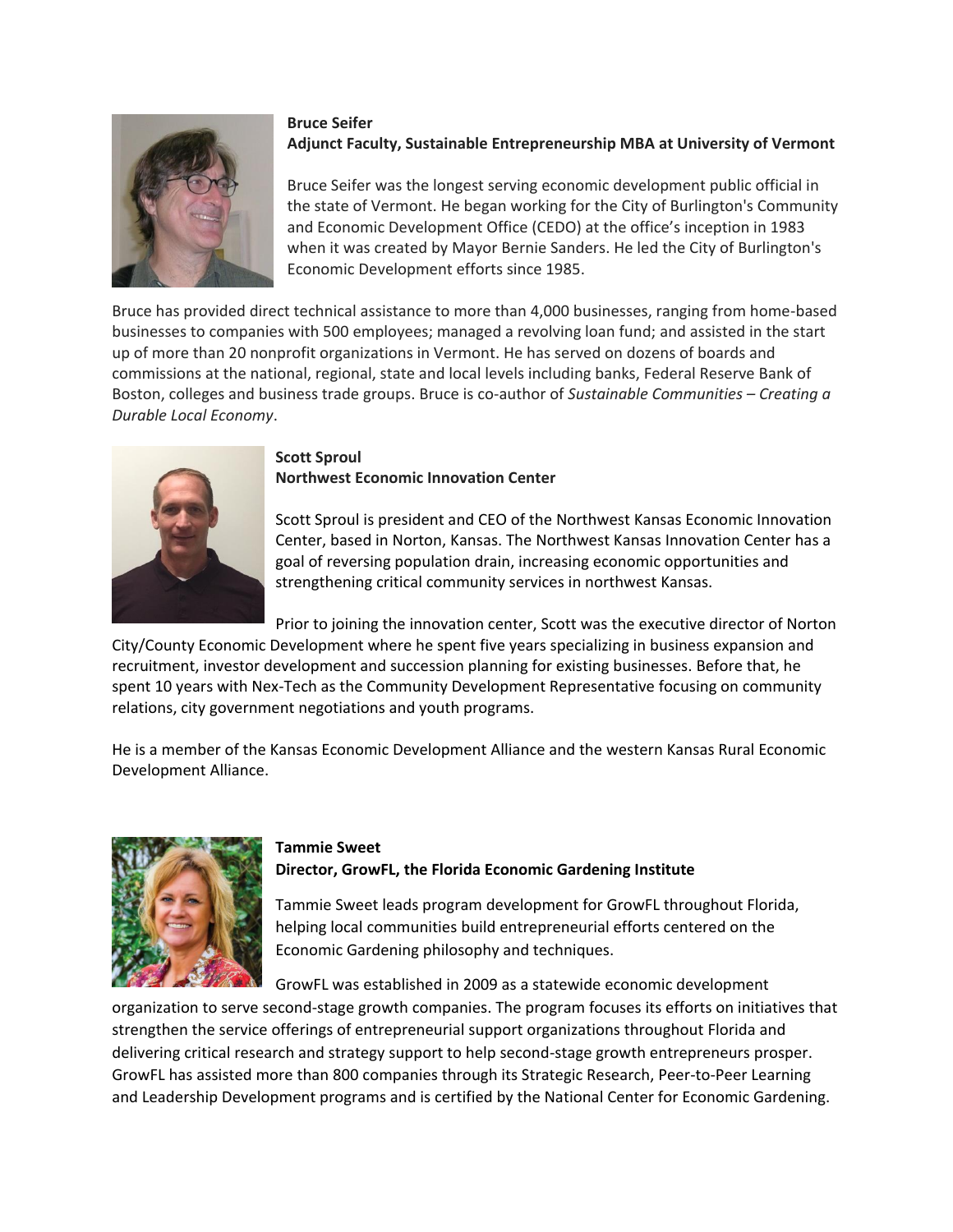Tammie has been in economic development for more than 20 years, serving with the Economic Development Council of Collier County from 1994 through 2011, leading the organization as president and CEO from 2002 to 2011. She is a former chair of the Florida Economic Development Council and currently serves on its executive committee. Tammie is a certified program administrator by the National Center for Economic Gardening. She is a graduate of Leadership Collier and Leadership Florida Class XXV.



# **Brian Vadakin Social Enterprise Coordinator, Rural Action**

Brian Vadakin is the social enterprise coordinator at Rural Action. Brian is responsible for providing business development assistance to Rural Action's two social enterprises, evaluating and developing new ventures, and connecting Southeast Ohio's social entrepreneurs with technical assistance and investment

to grow the social enterprise ecosystem.

Brian first worked with Rural Action as a development intern in 2015. He then completed a 10-month U.S. Fulbright research grant in economic development in Costa Rica, studying rural tourism and agricultural cooperatives. Brian holds a bachelor of arts in Spanish language from the Ohio University Honors Tutorial College, with minors in economics and environmental studies.



# **Dennis West President, Northern Initiatives**

Dennis West has spent more than 30 years in the Community Economic Development Movement, having worked on a broad range of community-based civic and professional activities. Since 1997, Dennis has served as president of Northern Initiatives, a private not for profit community development financial institution based in Marquette, Michigan.

Founded by Northern Michigan University, Northern Initiatives serves 46 counties of rural Michigan and five Wisconsin counties, providing financial and knowledge building services to start up and growing businesses in underserved rural markets. Northern Initiatives has made more than 860 loans totalling more than \$50,000,000 with 40 percent of its loans to women owned businesses, and around one third to startups. In 2015, it launched a loan customer portal to offer blended learning opportunities to its customers in working with their NI coach.

Dennis serves on the boards of the Michigan Magnet Fund; Community Economic Development Alliance of Michigan; UP Business Capital; the Prima Civitas Foundation; the Upper Peninsula Economic Development Alliance and the Great Lakes Regional Training Initiative; the Advisory Boards of North Star Capital; the Region One Small Business Technology Development Center; and the Finance Committee of the Community Foundations of the Upper Peninsula. He is a coach mentor for the Kellogg Foundation, Fellowship Program and the recipient of the 2011 LandUse Excellence Leadership Award given by Michigan State University and the Michigan Land Use Funders. Dennis' undergraduate degree is from Hanover College.